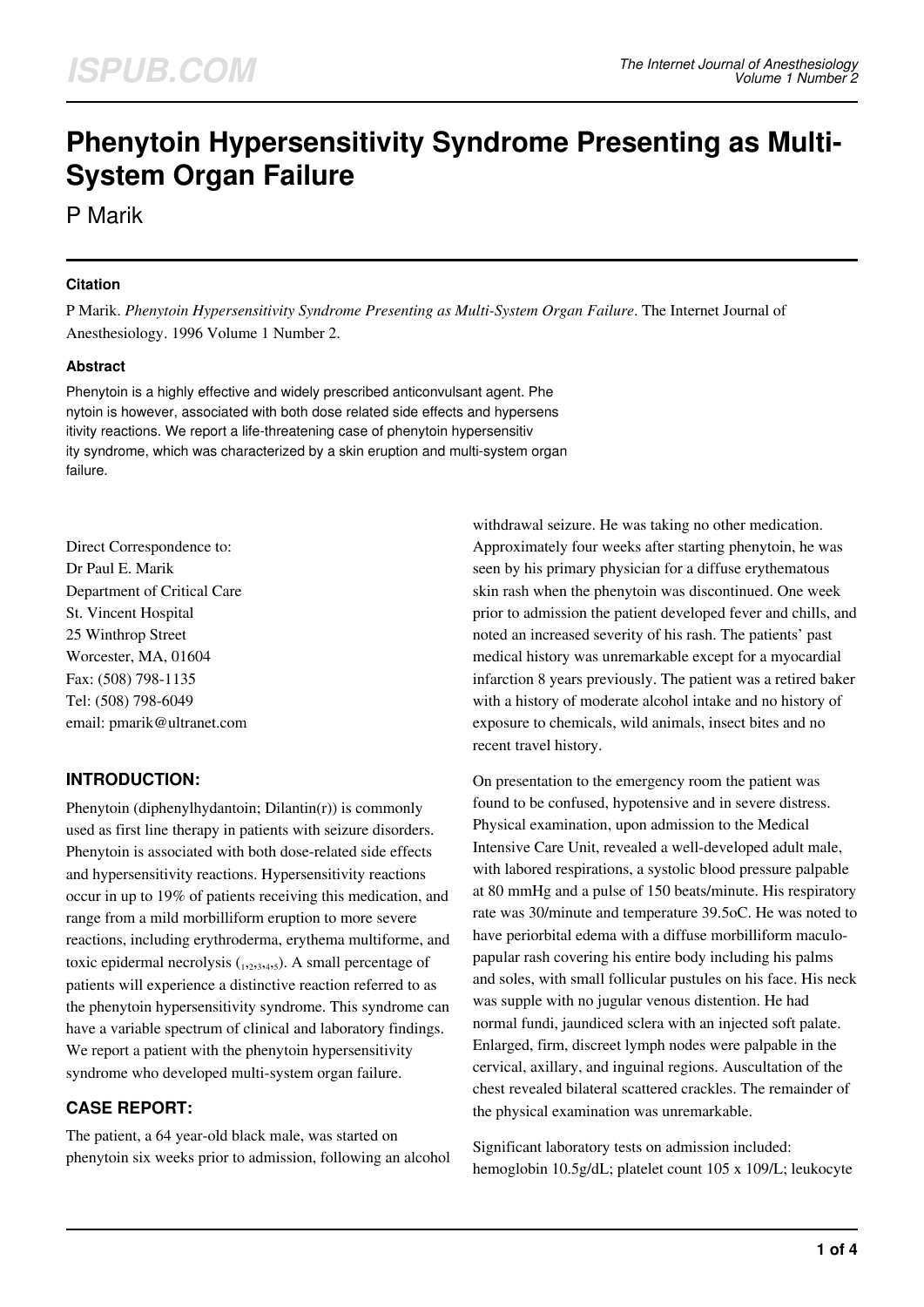count 5.2 x 109/L with 8% eosinophils, 50% lymphocytes and 42% granulocytes; prothrombin time 19.0 seconds; partial thromboplastin time 36.2 seconds; blood urea nitrogen 41 mg/dl (14.6 mmol/L); creatinine 4.9 mg/dl (433 mmol/L); aspartate aminotransferase (AST) 532 IU/L; alanine aminotransferase (ALT) 392 IU/L; total bilirubin 3.3 mg/dL (56 umol/L) and alkaline phosphatase 321 IU/L. Urinalysis demonstrated myoglobinuria. Arterial blood gas analysis on a 40% oxygen mask showed a pH 7.49, PCO2 17 torr (2.2 kPa), PO2 94 torr (12.5 kPa) and HCO3- of 13 mmol/L. A bedside chest radiograph demonstrated bilateral alveolar infiltrates and a twelve lead electrocardiogram revealed evidence of an old antero-septal myocardial infarction. Further significant laboratory tests included: creatine phosphokinase of 4522 IU/L with 100% MM isoenzyme. Serum lipase, amylase and ammonia levels were normal. Antinuclear antibodies were not present.

As the differential diagnosis included septic shock, broad spectrum antibiotics were started and a pulmonary artery catheter inserted to provide further diagnostic information and to guide further management. The cardiac index was 2.5 L/min/m2, pulmonary artery wedge pressure 9 mmHg and the systemic vascular resistance 1638 dyne.sec/cm5. Endotracheal intubation was performed and the patient mechanically ventilated. Intravenous fluids (crystalloid) and inotropic agents were infused. The pulmonary artery wedge pressure increased to 16mmHg, the cardiac index increased to 3.6 L/min/m2 and the urine output improved. Blood, urine and fluid expressed from the skin lesions showed no growth on bacterial culture, and serology for hepatitis A, B, and C, human immuno-deficiency virus, cytomegalovirus, and Epstein-Barr virus were negative. By the 3rd hospital day the platelet count had fallen to 18 000 x 109/L and the AST and total bilirubin had increased to 2710 IU/L and 5.0 mg/dL (85 umol/L) respectively. A skin biopsy performed soon after admission demonstrated a mild perivascular lymphocytic infiltrate with upper dermal edema, features reported to be consistent with a drug reaction. All antibiotics were discontinued and treatment with high dose methylprednisolone was commenced (40mg intravenously 4 hourly). After starting corticosteroids, inotropic agents could be decreased, and liver and renal function improved. The patient was weaned off the ventilator and vasopressors by the 8th hospital day. The patient's skin rash disappeared completely and he was discharged from the hospital four weeks after admission.

## **DISCUSSION:**

We present a case report of a patient with characteristic features of the phenytoin hypersensitivity syndrome (PHS), who developed multi-system organ failure after treatment with phenytoin. In addition to the clinical picture, and the absence of a septic focus, the probable response to corticosteroid therapy is compatible with the diagnosis of PHS.

Phenytoin hypersensitivity syndrome (PHS) is a reaction which typically develops within 3 weeks to three months after initiation of treatment with phenytoin (1-5). It is characterized by fever, exanthems that range from acneiform to erythema multiforme major, lymphadenopathy, and eosinophilia (1-5). In addition, patients may develop hepatitis and acute renal failure. There is no age or sex predilection. However the black population appears to be at increased risk for developing this syndrome  $(5,6)$ . First order relatives of patients who have experienced this reaction have also been reported to have an increased risk  $(5<sub>-7</sub>)$ . Sheara and Spielberg (6) have suggested that the PHS may be inherited as an autosomal co-dominant pattern. Of practical importance is the fact that re-exposure to the drug, or exposure to phenobarbital or carbamazipine, will result in reactivation of the syndrome with a potentially fatal outcome (5-7).

The exact incidence and mechanism of PHS is not known. However, several observations suggests that it is a result of an allergic hypersensitivity reaction  $(4,7,8)$ . Phenytoin may act directly as antigen or indirectly as a hapten to trigger antibody production. In some patients circulatory IgG antibodies to phenytoin have been detected  $_{(9,10)}$ . It has also been suggested that some individuals may lack the enzyme epoxide hydrolase which is needed to detoxify arene oxides. These oxides, which are very highly reactive and potentially cytotoxic, are formed as a result of oxidative metabolism of phenytoin (6). Phenobarbital and carbamazapine share the same metabolic pathway as phenytoin and consequently cross-sensitivity to these drugs is found in most patients with a history of PHS (5-7).

The clinical presentation of the PHS varies, however the most frequent finding are skin rashes, hepatitis and lymphadenopathy. A generalized macular papular eruption with follicles and pustules on the face and upper trunk is characteristic  $\binom{1}{1}$ . However generalized erythroderma, patchy erythema, and less commonly, erythema multiforme and toxic epidermolysis have been reported (3-7,11).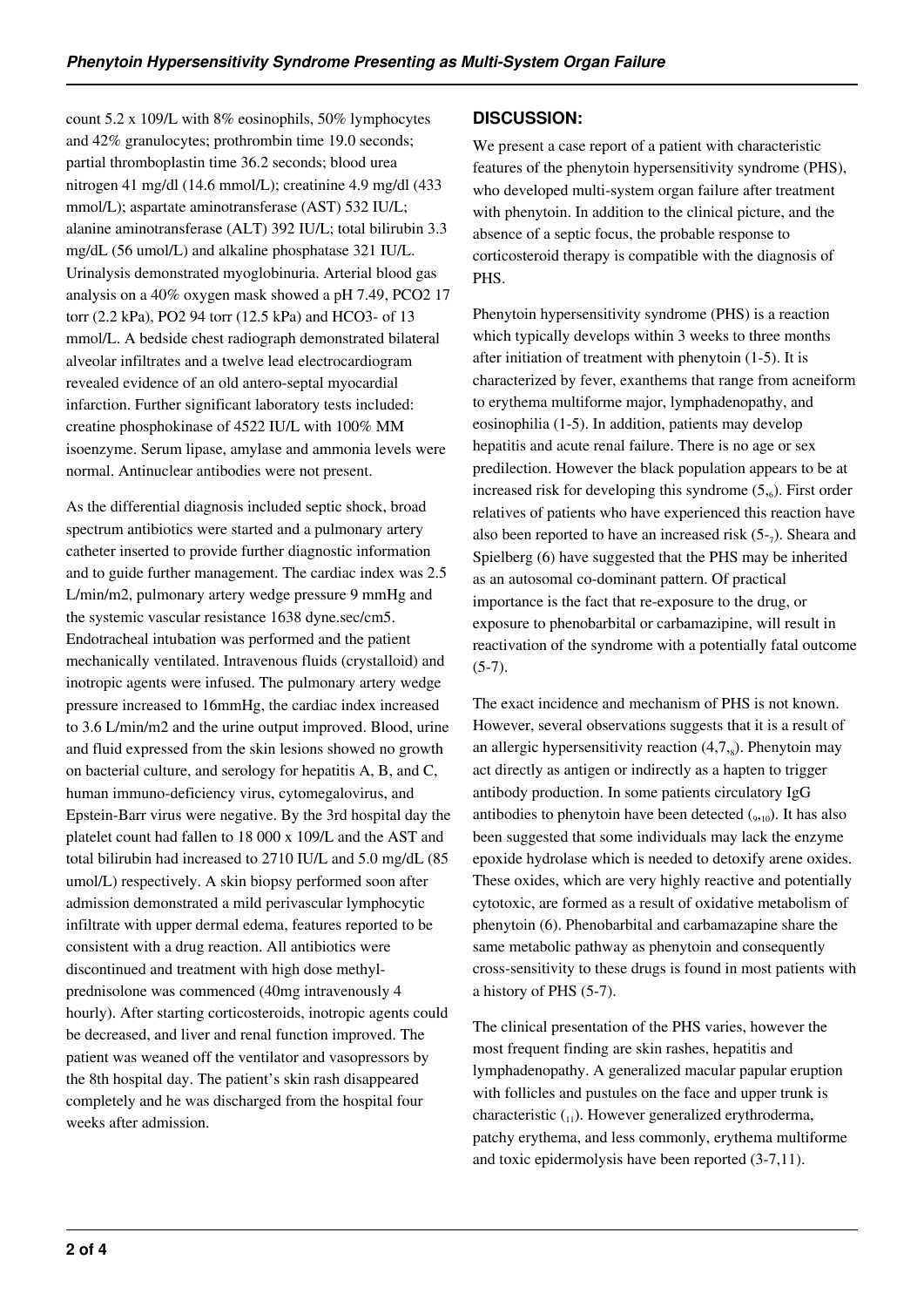Hepatitis occurs in about 75% of the patients, and is characterized by hepatomegaly and a marked increase in serum aminotransferase values (7,8). Severe hepatitis is associated with a prolonged hospital stay and a mortality of up to 50% (4,7). Additional findings that have been reported in some cases include interstitial nephritis, myopathy, Coomb's negative hemolytic anemia and interstitial pulmonary infiltrates (5-7. Rhabdomyolysis and acute renal failure have been described in three patients  $(12,13,14)$ . Localized or generalized lymphadenopathy is often present and this usually resolves following discontinuation of phenytoin. Laboratory evaluation in PHS has revealed leukocytosis with eosinophilia and atypical lymphocytosis, and a mild Coomb-negative hemolytic anemia.

There is no specific therapy for phenytoin hypersensitivity syndrome other than immediate discontinuation of phenytoin and supportive care. Corticosteroids have been used in many cases. Most case reports suggest a positive response to steroids when initiated early in the course of the illness (4,7,9,11). However, there have been no controlled clinical trails which have evaluated the use of corticosteroids in the PHS.

## **CONCLUSION:**

The patient described in this report, presented to hospital with the adult respiratory distress syndrome and features of multi-system organ failure following the use of phenytoin. Such a rapidly fulminating form of PHS has not been well documented. The early recognition of this syndrome and the institution of high dose corticosteroids may have been responsible for the favorable outcome in this case.

#### **References**

1. Rapp RP, Norton JA, Young B, TIbbs PA. Cutaneous reaction in head injured patients receiving phenytoin for seizure prophylaxis. Neurosurg 1983;13: 372-375. 2. Mahaley MS, Dudka L. The role of anticonvulsant medication in the management of patients with anaplastic gliomas. Surg Neurol 1981; 16: 99-401. 3. Schmidt D, Kluge W. Fatal toxic epidermal necrolysis following re-exposure to phenytoin: a case report. Epilepsia 1983; 24:440-443. 4. Silverman AK, Fairley J, Wong RC. Cutaneous and

immunologic reactions. J Am Acad Dermatol 1988; 18:721-741.

5. Flowers FP, Araujo OE, Hamm KA. Phenytoin hypersensitivity syndrome. J Emerg Med1987; 139:367-368. 6. Shera NH, Spielberg SP. Anticonvulsant hypersensitivity syndrome: in vitro assessment of risk. J Clin Invest. 1988; 82:1826-1823.

7. Parker WA. Shearer CA. Phenytoin hepatotoxicity; a case report and review. Neurology 1979; 29:175-178.

8. Dhar GJ.Pirrach CA, Ahmed PN, Howard RB. Diphenylhydantoin induced hepatic necrosis. Postgrad Med 1974; 56:128-134.

9. Kleckner HB, Yakalus V, Heller P. Sever hypersensitivity to diphenylhydantoin with circulating antibody to the drug. Ann Intern Med 1975; 83:522-523.

10. Robinson DS, MacDonald MG, Hobin FP. Sodium diphenylhydantoin reaction with evidence of circulating antibodies. JAMA 1965; 192:171-172.

11. Kleir RS, Brenman DL, Boiko S. Generalized pustulation as a manifestation of the anticonvulsant hypersensitivity syndrome. Arch Dermatol 1991; 27:1361-1364.

12. Korman LB, Olson MJ. Phenytoin induced hepatitis, rhabdomyolysis and renal dysfunction. Clin Pharm 1989; 8:514-515.

13. Engel JN, Mellul VG, Goodman DB. Phenytoin hypersensitivity: a case of acute rhabdomyolysis. Am J Med 1986; 81:928-930.

14. Michael JR, Mitch WE: Reversible renal failure and myositis caused by phenytoin hypersensitivity. JAMA 1976; 236:2773-2775.